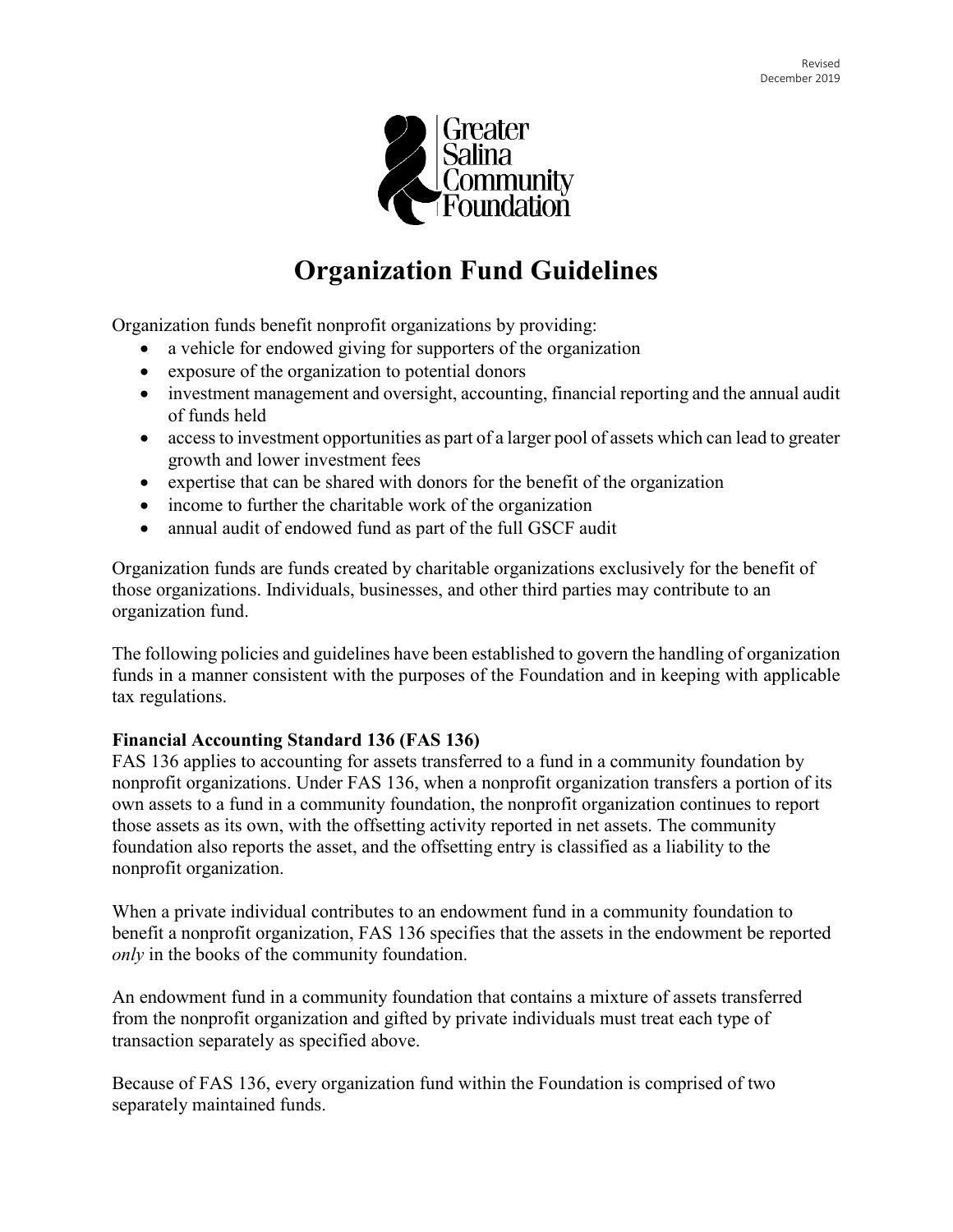## Named Fund

Nonprofit organization transfers its own assets to the Foundation which are placed with the named fund. This fund is a non-endowed fund and not subject to the Foundation's Spending Policy.

## Endowed Fund

Third party donor contributions are placed in the endowed fund. This fund is an endowed fund and subject to the Foundation's Spending Policy.

## Restricted Fund

By special request, some organizations have asked the Foundation to permanently restrict certain contributions the organization has made to its fund. By the organization's own request, it does not want to invade principle of contributions (some or all) made by the organization. Because the accounting standards still require that the organization reflect gifts made by itself to its fund in the Foundation, the Foundation again will account separately for funds which the organization itself wishes to restrict. In these instances, the Foundation will create a third fund, titled a restricted fund. The request of a nonprofit board to establish a restricted fund is a permanent request. A future board of the nonprofit cannot vote to release the funds from endowed status.

# **1. Minimum Amount**

The minimum amount required to establish an organization fund is \$10,000. Organizations who intend to establish a fund may take up to five years to reach the fund minimum. If, at the end of five years, the fund has not reached the minimum, all assets in the fund will become part of the Foundation's unrestricted community grant fund. The Foundation recognizes fund balances of the named, endowed, or combination of both funds to meet the minimum requirement.

# **2. Contributions and Additions to the Fund**

Donors may contribute cash or property to the Foundation at any time during the year. A contribution is deemed made at the time of its "delivery" to the Foundation, in accordance with applicable law. For more information, see the Foundation's Gift and Fund Acceptance Policy. All donations contributed *by the organization* are placed in the organization's named fund. All donations made to the fund *by third-party donors* are placed in the organization's endowed fund unless specified differently in writing by the donor.

# **3. Investment of Funds**

Organization funds belong to the Foundation and are subject to the terms and conditions of its governing instruments. Organization funds are co-mingled with other Foundation funds to encourage maximum investment performance. The Foundation's portfolio is managed with a view toward maximization of total return considering inflation risk, interest rate risk, and business or economic risk, while at all times being prudently diversified. A copy of the Foundation's Statement of Investment Policy is available on request.

# **4. Outside Investment Managers**

Organizations may request to use an outside investment manager if the fund maintains a minimum balance as stated in the Policies and Procedures for Establishment and Operation of Component Funds. If the request is granted, the fund remains a component fund of the Foundation, but is managed and invested by a bank, trust company or other entity of the organization's choice. In order to manage component funds for the Foundation, outside fund managers are required to sign an investment management agreement with the Foundation and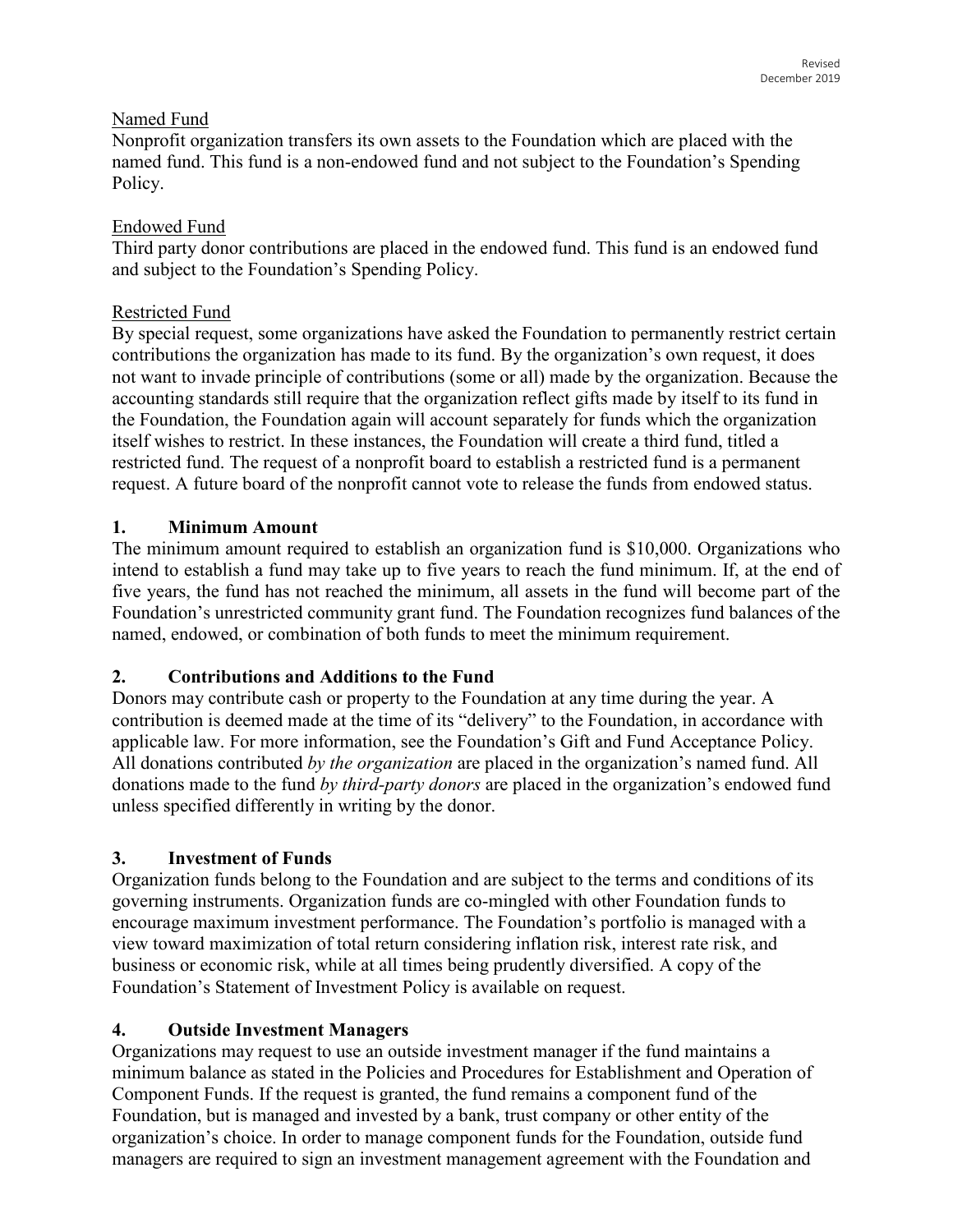maintain an investment performance level that is acceptable to the Foundation's Finance Committee.

## **6. Spending Policy**

The Foundation strives to preserve capital for long-term charitable endowment purposes. The Foundation's general spending policy for grants and scholarships is as follows:

- The Foundation will make grants and scholarships from each fund according to the individual fund agreement.
- Primarily, fund agreements for endowed funds are written to allow the Foundation to pay out up to a specified percentage of the fund balance annually, calculated on a specified rolling quarter average, after the fund has been invested for a period of at least one year. See the Foundation's current Spending Policy for further information.

## **7. Grant Recommendations**

Organizations may request a grant from their fund at any time online or on the Organization Fund Grant Request Form. Foundation staff will verify the availability of funds and the charitable nature of the grant request.

The endowed fund will have an annual grant amount available based on the current Spending Policy. As long as the minimum fund balance is maintained, organizations can request grants that invade the principal of the organization's named fund. All such requests are advisory only, and the Foundation's Board of Directors must approve all grant requests.

Grant requests made by organizations can be used for any purpose that furthers the charitable work of the organization. Grants can be used for operations, capital projects or special programs. Grants are ordinarily processed within 30 days.

## **8. Anonymity**

The Foundation values a donor's right to anonymity and honors any such requests.

## **9. Monitoring Function and Variance Power**

The Foundation will monitor and periodically evaluate all funds to determine that payments therefrom are being used for charitable purposes consistent with the Foundation's purposes and the donor's intent. If the Foundation determines that circumstances are such that continued payments from a fund for the specified charitable purposes or to the specified charitable organizations have become unnecessary, obsolete, inappropriate, incapable of fulfillment, impractical, illegal, or inconsistent with the Foundation's purposes or the donor's intent, the Foundation has the power, exercisable at the sole discretion of its Board of Directors, to designate an alternative charitable beneficiary or fund (taking into account the donor's intent) as the recipient, or to transfer the property and assets in the fund in question into the Foundation's community grant fund, or to effect some combination of the foregoing.

The Foundation will use its best efforts to give affected donors and organizations advance written notice of its intent to exercise the variance power outlined above.